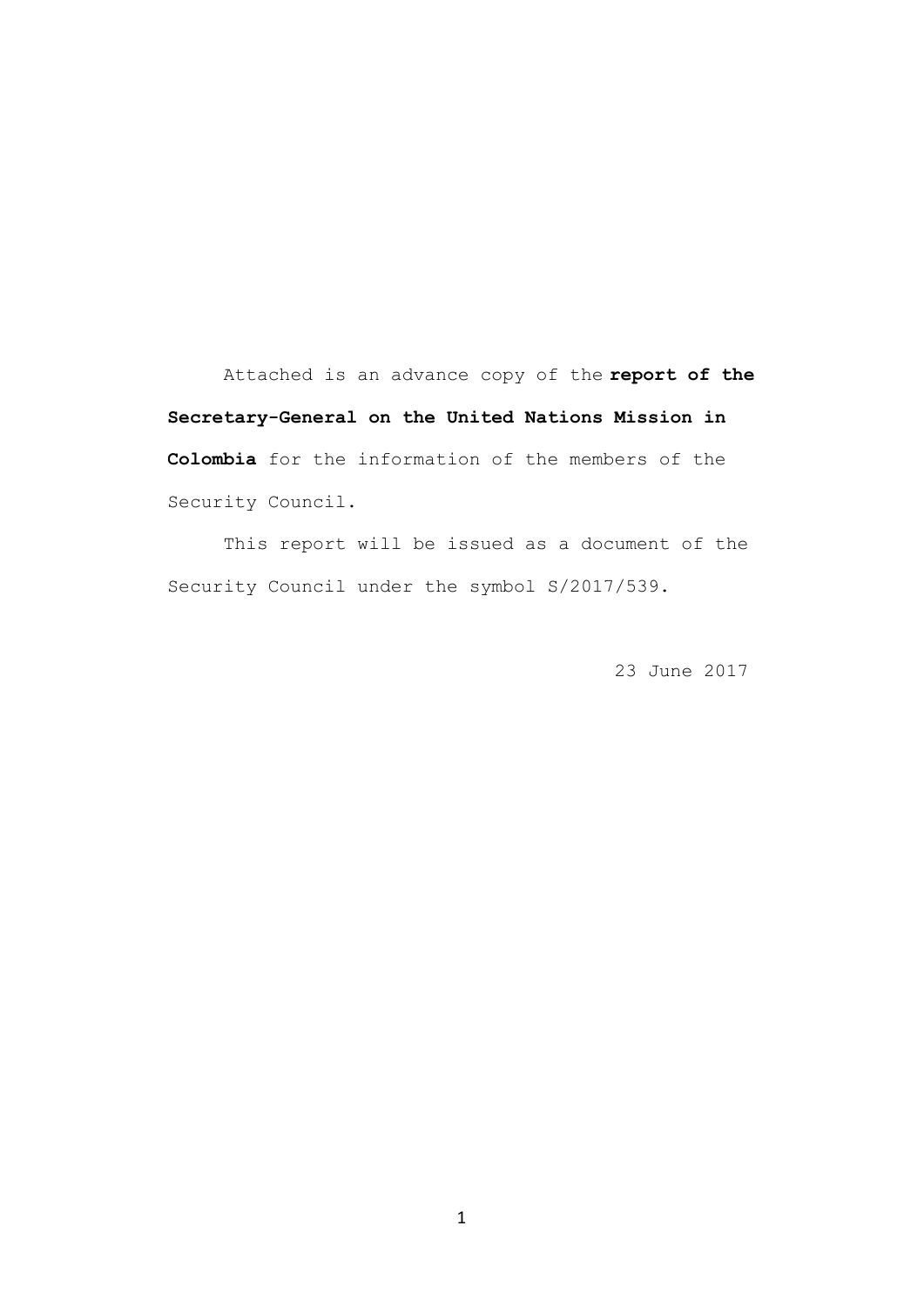#### **Report of the Secretary-General on the United Nations Mission in Colombia**

#### **I. Introduction**

1. The present report is submitted pursuant to Security Council resolution 2261 (2016), by which the Council established the United Nations Mission in Colombia and requested that I report to the Council on the implementation of the mandate of the Mission every 90 days after the start of monitoring and verification activities. The report covers the activities of the Mission and related developments from 25 March to 23 June 2017 and provides initial recommendations for the establishment of the second Special Political Mission, as requested by the President of the Security Council in his letter dated 9 June.

#### **II. Major developments**

2. The reporting period culminated with significant progress in the laying down of individual weapons of the members of the Revolutionary Armed Forces of Colombia - People's Army (FARC-EP) assembled in camps and of militia members carrying arms. On 16 June, the United Nations Mission in Colombia confirmed that it had received and stored 60 per cent of these weapons. The final phase involving the laying down of the remainder the weapons began on 20 June. A ceremony marking the completion of this historic step was scheduled for 27 June.

3. The achievement of this major milestone in the peace process followed intensive negotiations between the Government and the FARC-EP to reach consensus on a roadmap of mutual commitments to enable the full laying down of weapons in camps and the collection of weapons in arms caches. A special session of the Commission for the Follow-up, Promotion and Verification of the Implementation of the Final Agreement (CSIVI) on 25 and 26 March in Cartagena led to a first set of agreements and the gradual release into UN custody of around 1,000 weapons belonging to FARC-EP members called upon to participate in the implementation of a range of measures in the peace agreement. On 29 May, following two weeks of negotiations, the CSIVI agreed on a roadmap for the implementation of commitments stemming from the peace agreement. Its main features were made public in a communiqué issued that same day. In the communiqué, the FARC-EP committed to hand over all of the weapons of its members in the camps as well as militias to the UN Mission between 1 and 20 June, thereby allowing their transition to legality. Subsequently, the UN Mission will extract the containers with weapons collected from the camps by 1 August. In collaboration with the FARC-EP and the Colombian security forces, the UN Mission will conduct operations to extract arms and destroy explosives located in arms caches until 1 September. Any arms caches remaining after that date will be disposed of by the Government in collaboration with the FARC-EP. The communiqué also announced the transformation of zones and points where the FARC-EP is assembled for purposes of the laying down of arms into "territorial spaces for training and reintegration" after 1 August.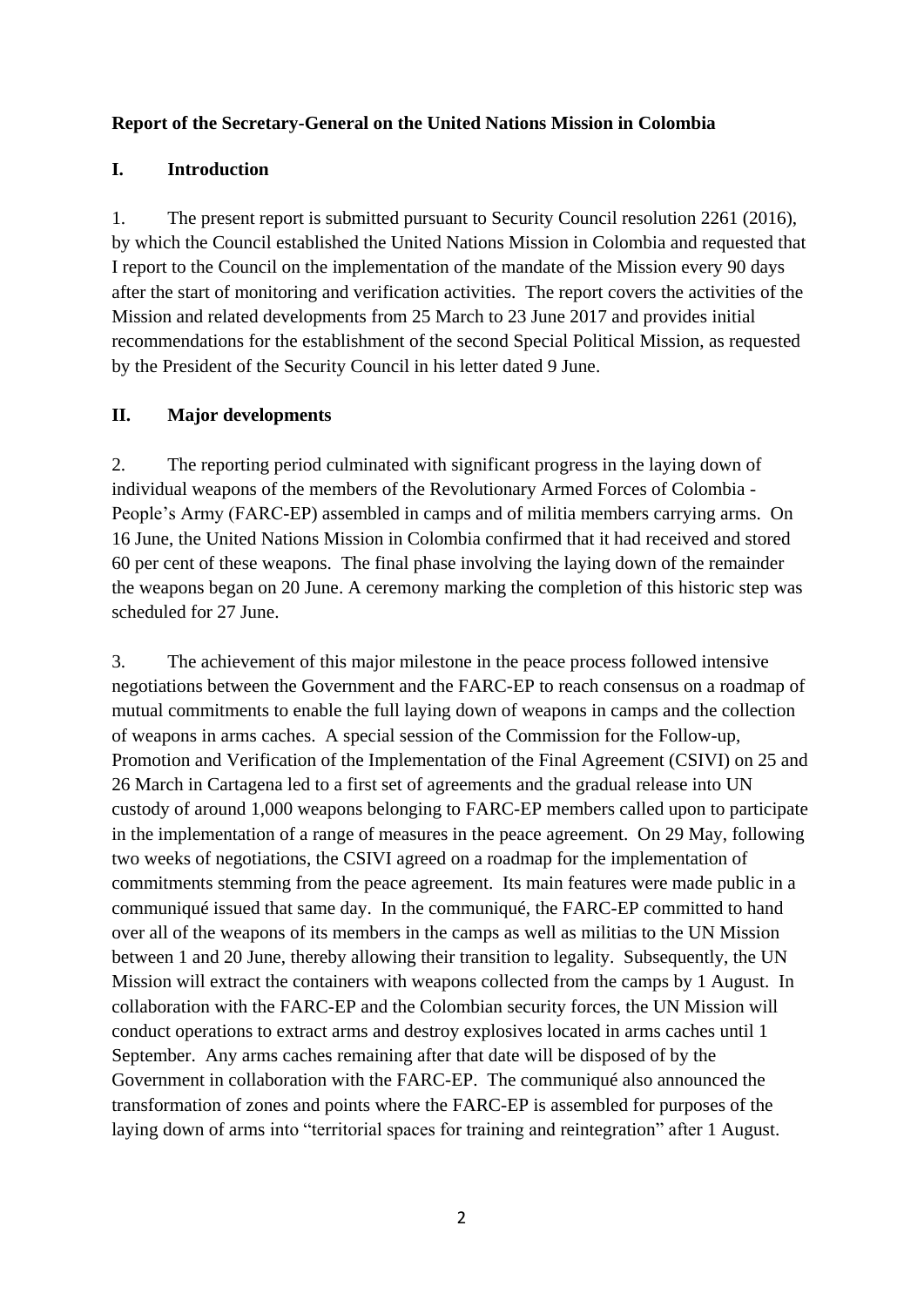4. The Government committed to the implementation of provisions of the peace agreement that ensure the legal, physical and socio-economic security of the FARC-EP. Legal measures include the effective application of amnesties or conditional release for all incarcerated FARC-EP members; the lifting of arrest warrants for all FARC-EP members after the handover of their arms, pending the resolution of their legal situation through amnesties or decisions of the Special Peace Jurisdiction; and the issuance of a presidential decree to apply amnesties to all FARC-EP members having laid down weapons and been certified by the High Commissioner for Peace.

5. The Government committed to enhance physical security through the issuance of decrees creating a comprehensive security system for the exercise of politics by the FARC-EP and a Special Investigation Unit within the Attorney General's office and an Elite Police Unit to combat criminal organizations in areas of former FARC-EP presence. The Government also committed to initiate pilot projects for the dismantling of criminal groups in Buenaventura (Valle del Cauca Department) and Tumaco (Nariño Department), and to launch the training of FARC-EP members designated to become part of a National Protection Unit to protect FARC-EP members.

6. Socio-economic security during the reintegration phase would be promoted through basic stipends and economic support to FARC-EP members reintegrating into society. To this end, the Government issued decrees on socio-economic reintegration and the reform of the Colombian Agency for the Reintegration of Persons and Armed Groups. A working group has been established to determine over a 60-day period the design of viable productive projects.

7. With regard to international verification, the parties agreed to request, to the Secretary-General and the Security Council, that the tasks of the second United Nations political mission provided for in the peace agreement be brought forward, to begin before 10 July. Recommendations in this regard are included in section V of this report. The parties also agreed to activate the CSIVI international component, whose composition and functions are specified in paragraph 10 below, by 30 June.

8. The visit of the Security Council to Colombia from 3 to 5 May underscored the high level of international engagement with, and commitment to the peace process. The visit also provided an opportunity for political parties in Congress and civil society to express their hopes and concerns with respect to peace implementation and their expectations regarding the support of the international community.

# **Key implementation bodies**

*Commission for the Follow-up, Promotion and Verification of the Implementation of the Final Agreement (CSIVI)*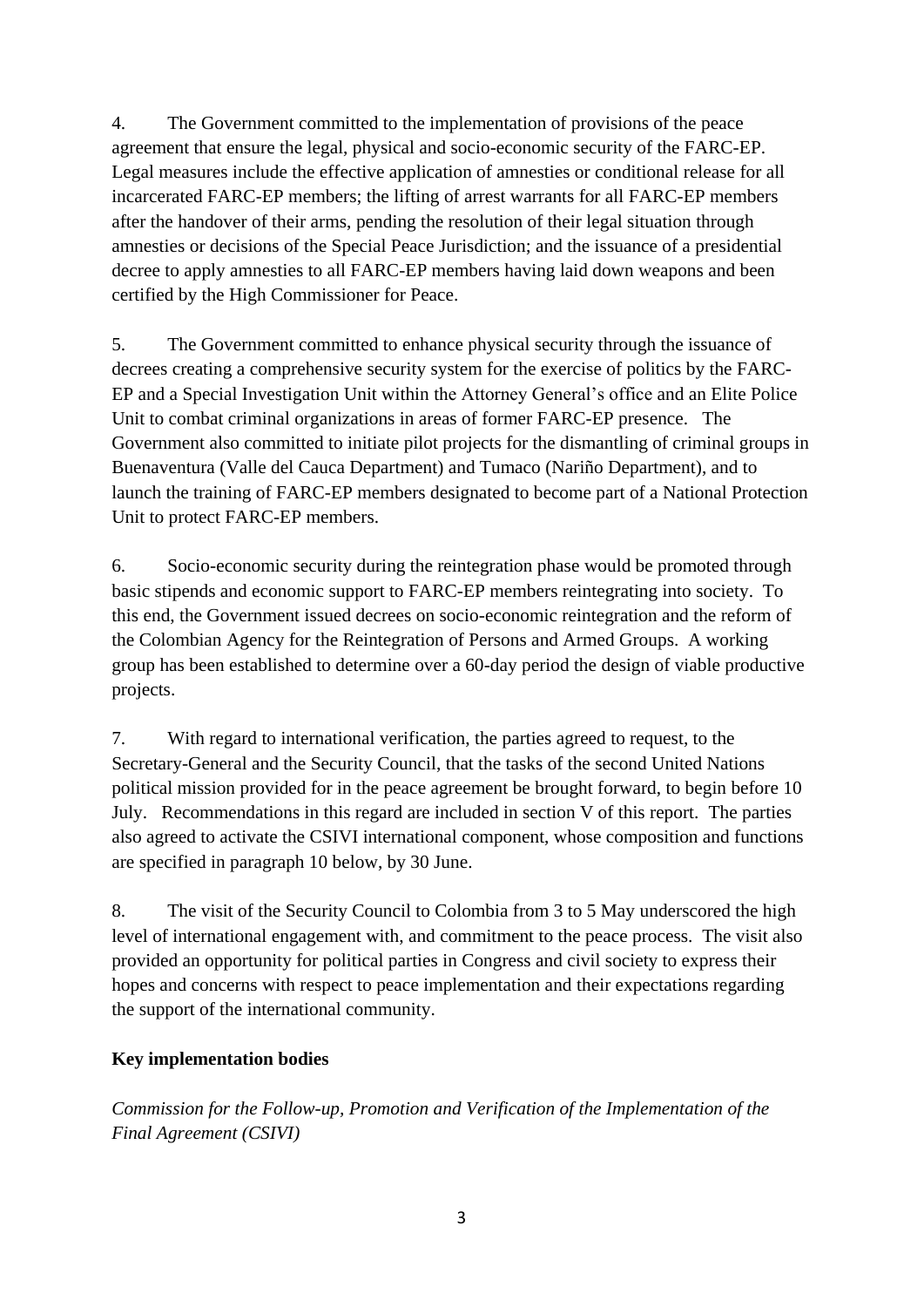9. The agreement reached on 29 May in the CSIVI will enhance the role played by implementation bodies including the National Reintegration Council and the National Commission on Security Guarantees, as the priorities outlined therein are at the core of their mandated tasks. The CSIVI met frequently throughout the period to consider peace-related legislation prior to its submission to Congress, and to resolve differences between the parties.

10. On 30 March, the international component of the CSIVI was formally established in the city of Cali in the presence of the former President of Uruguay, José Mujica, and the former President of Spain, Felipe González, who were designated as "notables" with verification responsibilities. With the support of a technical secretariat, the two former leaders are expected to produce reports, make pronouncements on the implementation of the agreement and offer recommendations to resolve impasses, as needed. Their terms of reference exclude issues under United Nations Mission purview.

11. On 11 April, the CSIVI established a special entity to ensure that a gender perspective, including on LGBTI issues, be mainstreamed in the implementation of the peace agreement. This entity will make recommendations to the CSIVI, follow-up on the implementation of gender provisions in the agreement, and establish a permanent dialogue between women´s groups and peace-related bodies. The CSIVI is currently reviewing applications to appoint the seven women who will serve in their personal capacity, but who have been nominated by their respective organizations.

# *The National Reintegration Council*

12. The National Reintegration Council, comprising two Government and two FARC-EP members, has met approximately 30 times since its creation in late December 2016. Its main tasks are to define a reintegration strategy and to implement short term measures during the first phase of concentration of FARC-EP members in the zones and points. Although these are its broader aims, the Council's efforts during the period focused mainly on three specific issues: the reintegration of children in FARC-EP ranks, the release of incarcerated FARC-EP members who have been pardoned and the preparation of a socio-economic and education census of FARC-EP members.

13. In line with the separation protocol established for the reintegration of children in May 2016, the International Committee of the Red Cross (ICRC) reported the separation of 86 children from guerrilla ranks as of 12 May. Reception of these minors was supported by the International Organization for Migrations (IOM) and the United Nations International Children's emergency Fund (UNICEF).

14. With regard to pardoned former combatants, the Council arranged for temporary housing centers provided by international donors and the Catholic Church, although the FARC-EP's goal is for them to move towards zones and points when logistical conditions allow it.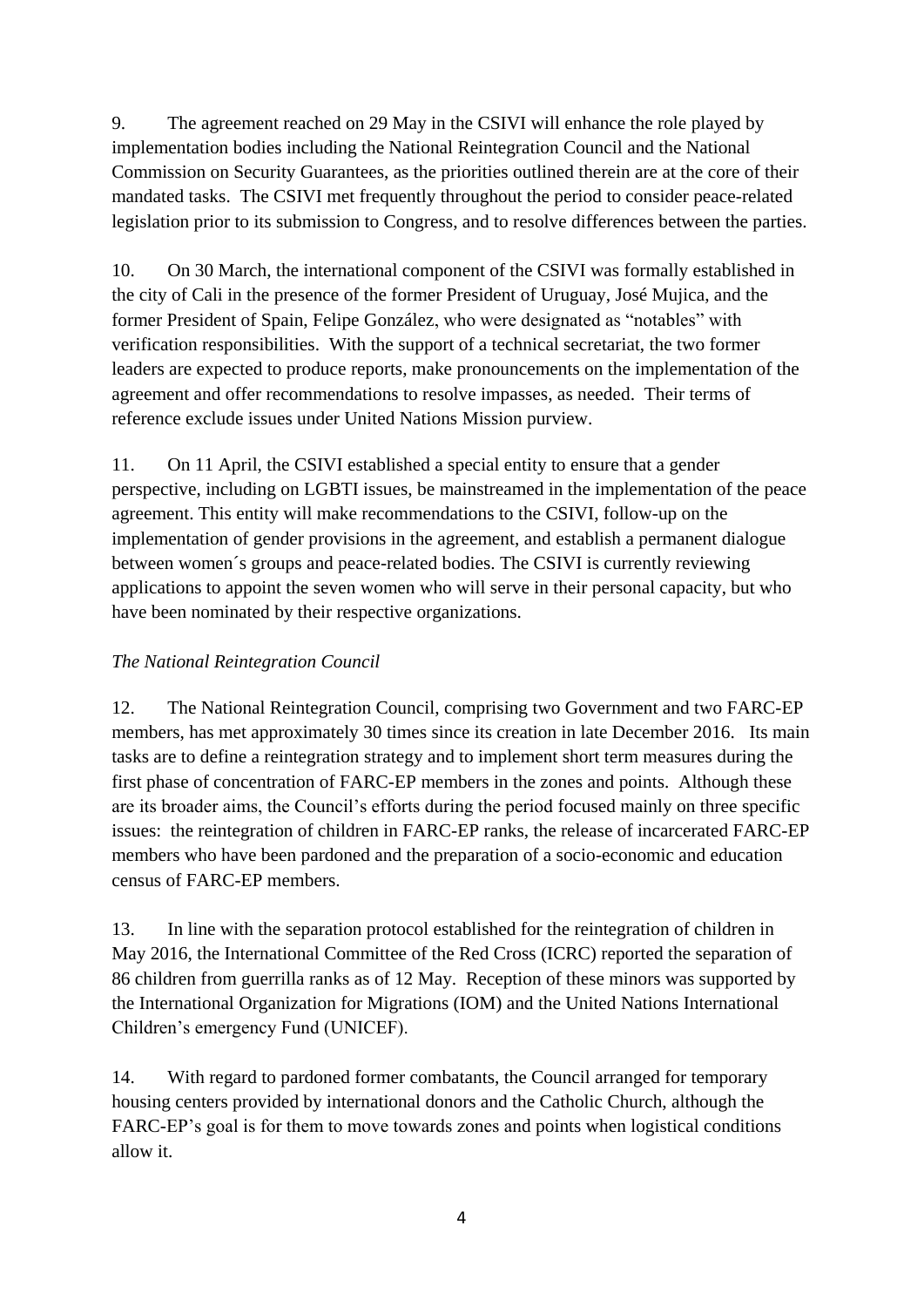15. A socio-economic census of FARC-EP members is being conducted by the National University of Colombia since the beginning of May and whose results are expected by the end of June. The census aims to gather information from former combatants concentrated in zones and points or currently serving jail time with respect to their needs and aspirations, their levels of education, professional background, family situation, and health. The results will be delivered to the National Reintegration Council to shape reintegration policies.

16. The Colombia Reintegration Agency (ACR), transformed by presidential decree into the Agency for Reintegration and Normalization (ARN), will include a specific programme on the socio-economic reintegration of FARC members, and will coordinate government institutions and non-governmental organizations.

17. Other positive developments include the approval of a decree establishing a cooperative organization (ECOMUN) for FARC-EP projects and financial disbursements for the first phase of reintegration, as foreseen in the peace agreement. On 5 June, in accordance with the 29 May roadmap, the Reintegration Council established a working group that was given 60 days to formulate economic projects to be implemented by communities or other organizations.

# *The National Commission on Security Guarantees*

18. The bilateral ceasefire and cessation of hostilities between the Government and the FARC-EP held during the reporting period, with just one serious incident and no casualties reported as a result of confrontation between the parties. Nonetheless, concerns persisted regarding the security situation in the areas most affected by the conflict and the activities of armed groups and organizations termed as successors of the demobilization of paramilitary groups. Attacks against community leaders and human rights defenders continued. From 1 January to 23 May 2017, the Office of the High Commissioner for Human Rights (OHCHR) had verified 17 killings of human rights defenders who are also social leaders. Fifteen additional cases remained under review. Colombian human rights organizations reported higher numbers. In addition, during the reporting period, three FARC-EP members were killed, as well as ten of their relatives, reportedly at the hands of armed groups including FARC-EP dissidents. The most recent case involved an amnestied FARC-EP member reported to have been killed in Caquetá Department on 19 June.Rural areas formerly under FARC-EP control and where illicit economies have proliferated present a higher risk for human rights defenders and social leaders, posing a challenge for state efforts to increase security.

19. The attacks against social and community leaders as well as FARC-EP members and their families have heightened concerns about their security during the reintegration phase while underscoring the importance of the provision of security guarantees and the establishment of measures to prevent such violence. In this regard, the work of the Commission on Security Guarantees, led by President Santos, has gained further relevance for peace consolidation.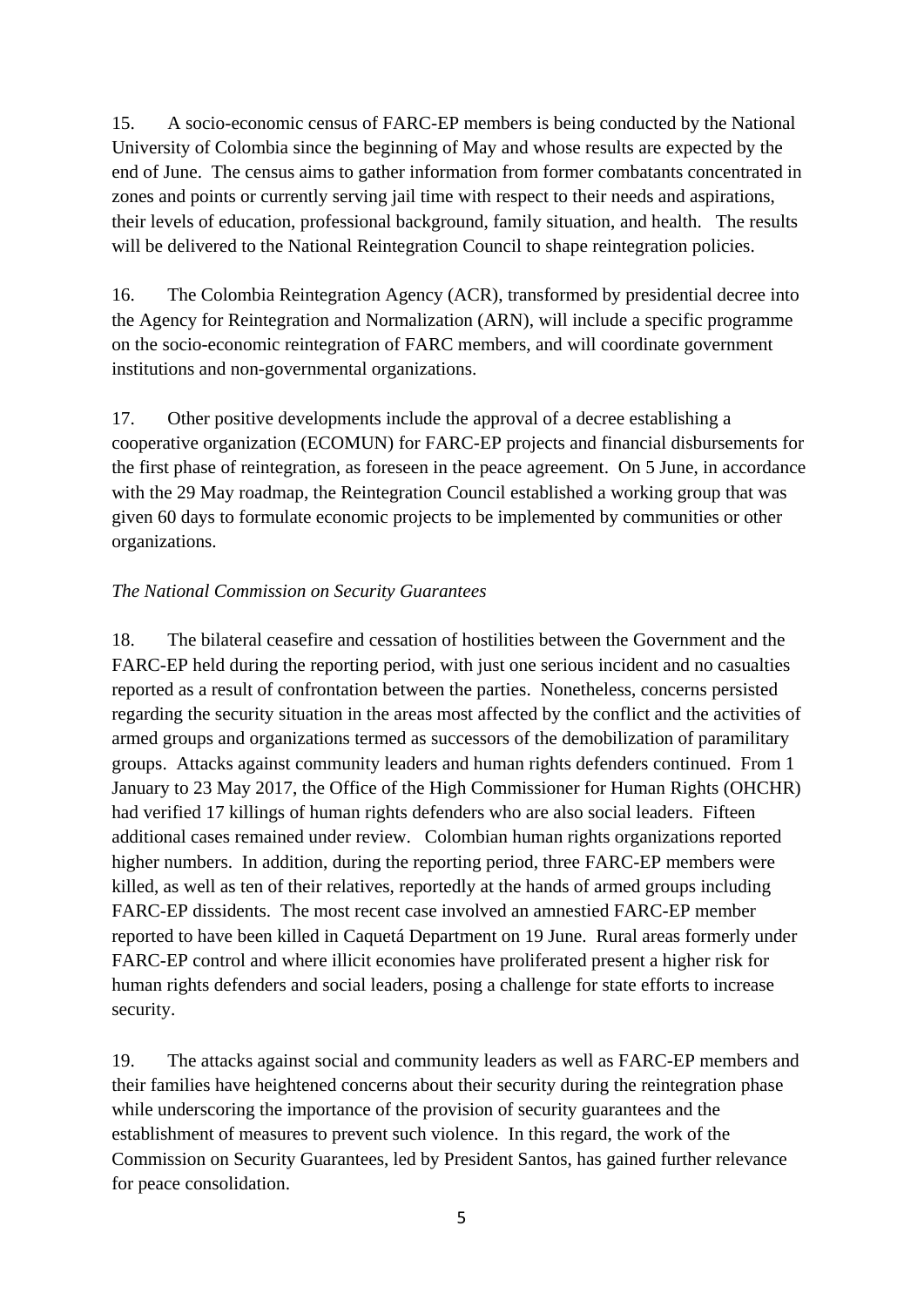20. On 22 May, the Commission reviewed the legislation required to strengthen security mechanisms, in compliance with the peace agreement and decided that some provisions could be implemented by decree. This decision was made effective in the issuance, in the lead up to the 29 May roadmap, of a series of presidential decrees on peace implementation that included security related measures as outlined in paragraph 5.

#### *Colombia in Peace Fund*

21. On 27 April, President Santos announced the creation of the Colombia in Peace Fund expected to coordinate funds to address post-conflict priorities. The Government indicated that this fund would have an initial allocation of 750,000 million Colombian pesos (some US \$256 million). It is expected to consolidate funds from the national budget, royalty revenue, private donations, and contributions from the international community, including the United Nations Multi-Donor Trust Fund, which has mobilized US \$58 million to date.

#### **Legislative and institutional implementation of the peace agreement**

# *Major legislation approved under "fast-track" procedures*

22. The Colombian Congress continued to consider and approve peace-related legislation under the "fast-track" procedures allowing for expedited congressional approval. Toward the end of the period, the Government obtained a six-month extension of these procedures, which had been set to expire on 1 June. Key legislation included:

(a) A law on the creation of a Comprehensive System of Truth, Justice, Reparations and Non-repetition, which establishes a Special Peace Jurisdiction to address crimes committed during the armed conflict. Congress is expected to approve a statutory law that will effectively activate the functioning of the Special Peace Jurisdiction.

(b) A law on the statute of the opposition, which was called for in the peace agreement and remained a pending piece of legislation since the approval of the 1991 Colombian Constitution. The statute provides additional financing for political parties and movements declaring themselves in opposition to the Government; ensures a right of public reply through the media for the opposition to respond to major public pronouncements of the Government; and allows the opposition to set the agenda for legislative debates five times per legislative period.

(c) A law providing guarantees for the implementation of the peace agreement through a transitional article in the Constitution specifying that aspects of the peace agreement relating to norms of international humanitarian law or fundamental rights will be obligatory parameters for interpretation of norms and laws to implement the peace agreement. The legislation notes that all state institutions and authorities are to comply in good faith with the provisions set out in the peace agreement.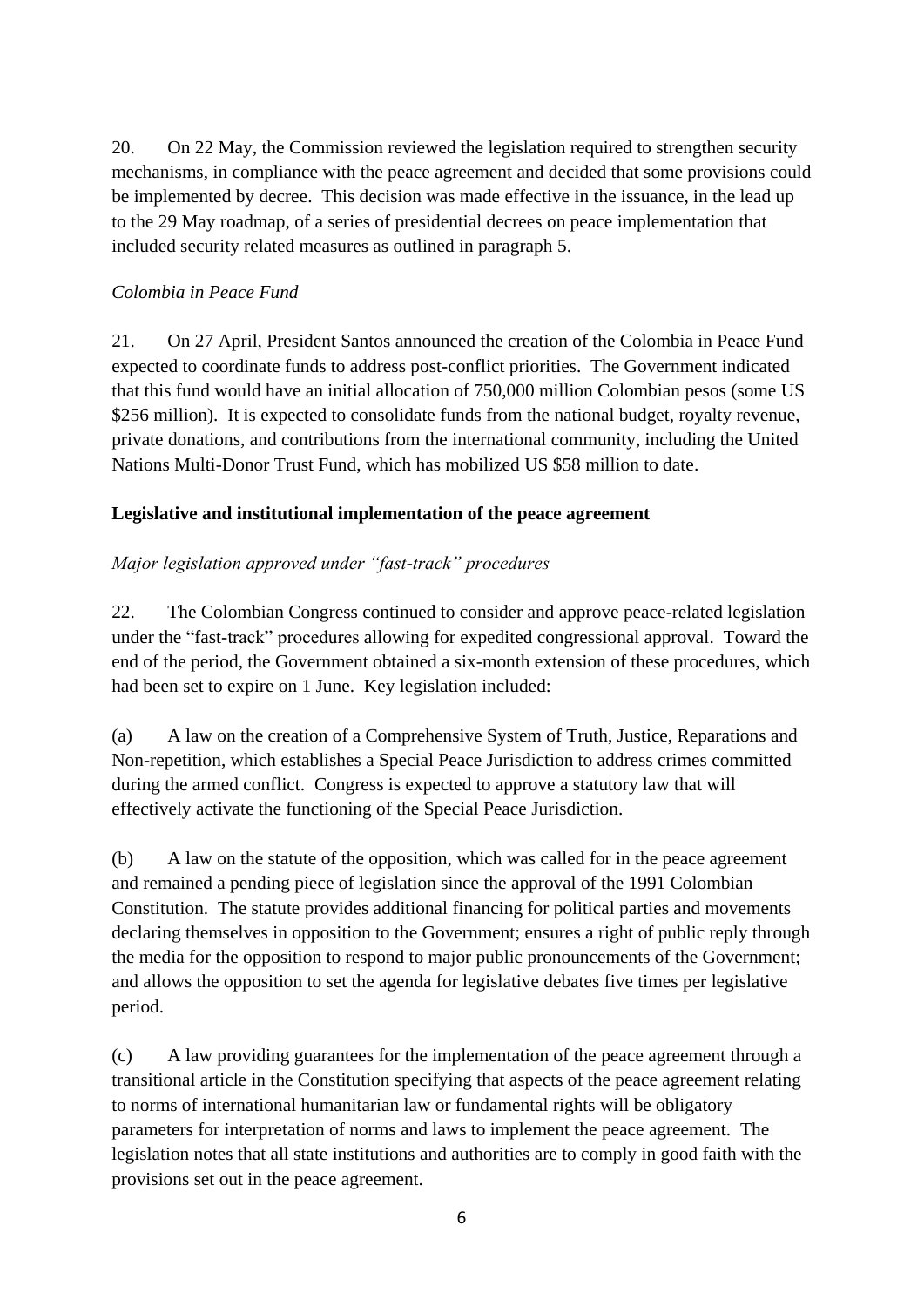(d) A law on the political reintegration of the FARC-EP outlining modalities for the FARC-EP's transition into a political party or movement, including its financing. It establishes that the political party or movement to be created by the FARC-EP will have a minimum of five seats in both the Senate and Chambre of Deputies during the next two electoral periods (2018-2022 and 2022-2026).

#### *Major presidential decrees relating to peace implementation*

23. The President made use of his extraordinary powers, under fast-track procedures, to issue decrees relating to peace implementation. In the context of the roadmap agreed on 29 May, President Santos issued 22 decrees relating to, *inter alia*, social and economic development of areas affected by the conflict, the socioeconomic reintegration of FARC-EP members, the reintegration of children from the FARC-EP, the establishment of a Special Investigation Unit in the Attorney General's Office, the system of security for the exercise of politics and a national programme for crop substitution.

24. Prior to that, the President had already issued a number of peace-related decrees, including decrees establishing the Selection Committee for the justices and other officials of the Comprehensive System of Truth, Justice, Reparations and Non-Repetition; the Commission for the Clarification of Truth, for Coexistence and Non-Repetition; and the Unit for the Search of Persons considered to be disappeared in the context of and due to the armed conflict. The Selection Committee is in the process of considering members who will serve as officials in the justice component foreseen in the peace agreement. It has confirmed Néstor Raúl Correa as the Executive Secretary of the Special Peace Jurisdiction. The President also issued a decree on a special judicial mechanism for members of the Armed Forces, and a decree to facilitate the implementation of amnesty provisions for FARC-EP members.

#### *Constitutional Court review of legislation*

25. Legislation already approved under "fast-track" provisions remains subject to review by the Constitutional Court, which has found three peace-related presidential decrees unconstitutional on technical grounds. On 17 May the court invalidated a decree providing for the expansion of the National Protection Unit to incorporate some 1,200 FARC-EP members, as envisioned in the peace agreement, for reasons related to the Unit's budget expected to be rectified shortly. More significantly, on the same day, the Constitutional Court issued a ruling invalidating aspects of the "fast-track" procedures for congressional approval of peace-related legislation. As a result, such legislation can be debated line-by-line rather than only in their entirety, and proposed amendments would no longer be limited to those having prior approval of the Government after determining their consistency with the peace agreement.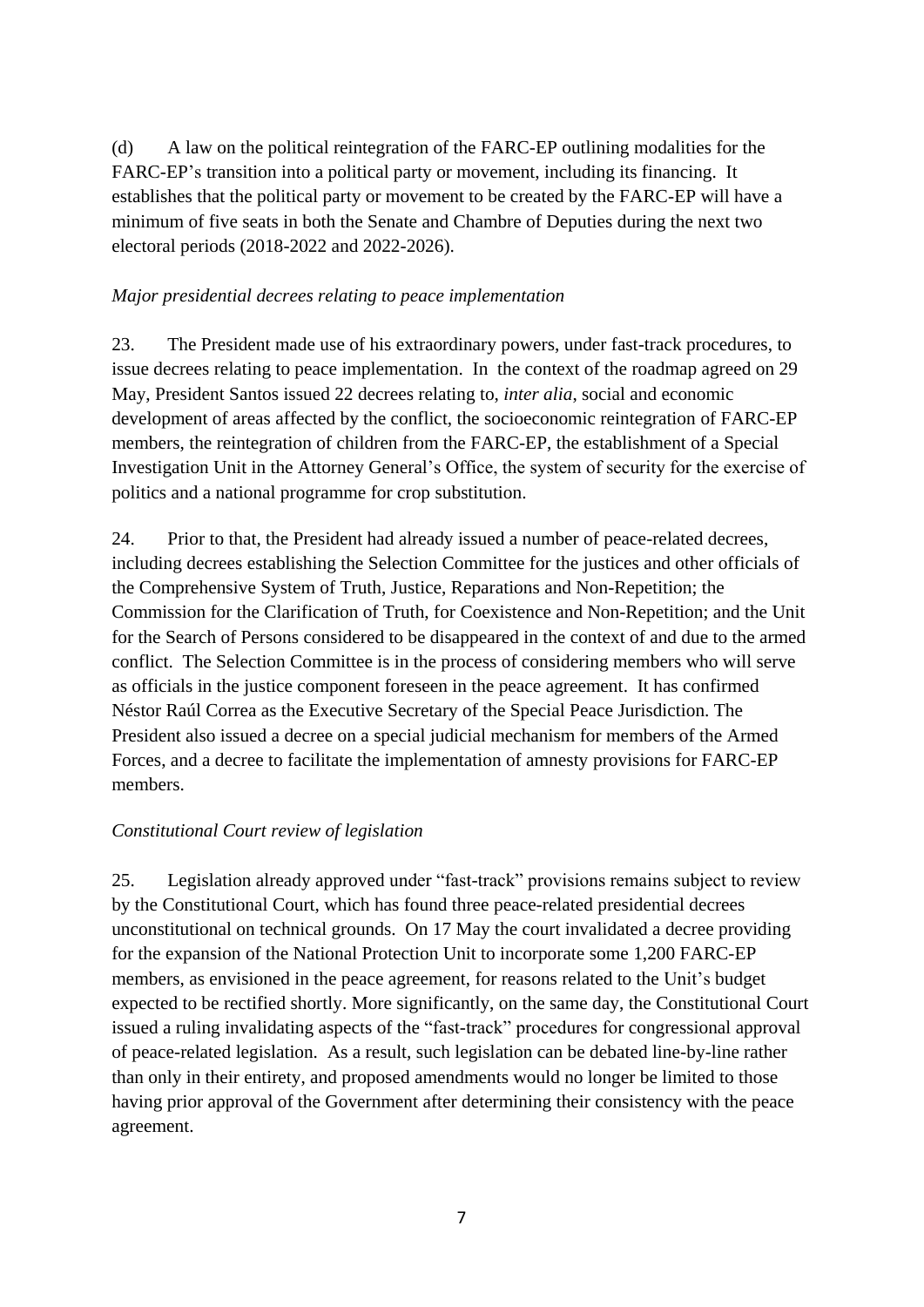26. Both decisions generated significant concern on the part of the FARC-EP and the supporters of the peace process with regards to the court's role in peace implementation and the legal guarantees provided by the agreement. In an effort to mitigate these concerns, political parties supporting the peace process pledged publicly to vote in favour of peacerelated legislation. Congressional approval at the level of Peace Committees immediately after the court's ruling suggested that Congress is still able to expedite the approval of legislation.

27. The court announced in mid-May that it would initiate a review of the amnesty law in conjunction with its review of the broader law on the Comprehensive System of Truth, Justice, Reparation and Non-repetition. These reviews will be closely watched for their potential impact on the peace process.

#### *Negotiations with other armed groups*

28. The first round of talks with the National Liberation Army (ELN), launched on 7 February concluded on 6 April in Quito, Ecuador. Against a backdrop of continued military confrontation, in an effort to de-escalate violence, the Government and the ELN announced a humanitarian demining pilot project as well as their intention to reach agreements in conformity with international humanitarian law. The ELN's central command and the FARC-EP's Secretariat met in May in Havana in an encounter organized by the Colombian Government. In a joint statement issued on 11 May, both groups underscored their common goal of reaching peace, through different yet complementary paths. A second round of talks was launched on 16 May with a focus on de-escalating violence, protecting the civilian population and promoting civil society participation in peace talks.

#### **III. Mission tasks**

29. The Mission serves as coordinator of the tripartite Monitoring and Verification Mechanism (MVM), responsible for overseeing implementation of the ceasefire protocol agreed by the parties in the peace agreement. The achievement of nearly full deployment to its local headquarters has allowed the MVM to increase significantly its monitoring activities as well as its engagement with local communities and civil society representatives. Amid logistical delays and missed deadlines along the timeline established in the peace agreement the MVM proved to be effective in maintaining confidence and addressing incidents relating to the ceasefire and cessation of hostilities agreement and protocols. That only nine serious violations of the ceasefire have been registered since the beginning of the MVM's operations in November 2016 is indicative of the parties' commitment to respect their obligations.

# **A. Activities relating to the ceasefire and cessation of hostilities and coordination of the Monitoring and Verification Mechanism**

30. The Mission, as coordinator of the Monitoring and Verification Mechanism, focused on its monitoring responsibilities in zones and points, and the surrounding security area,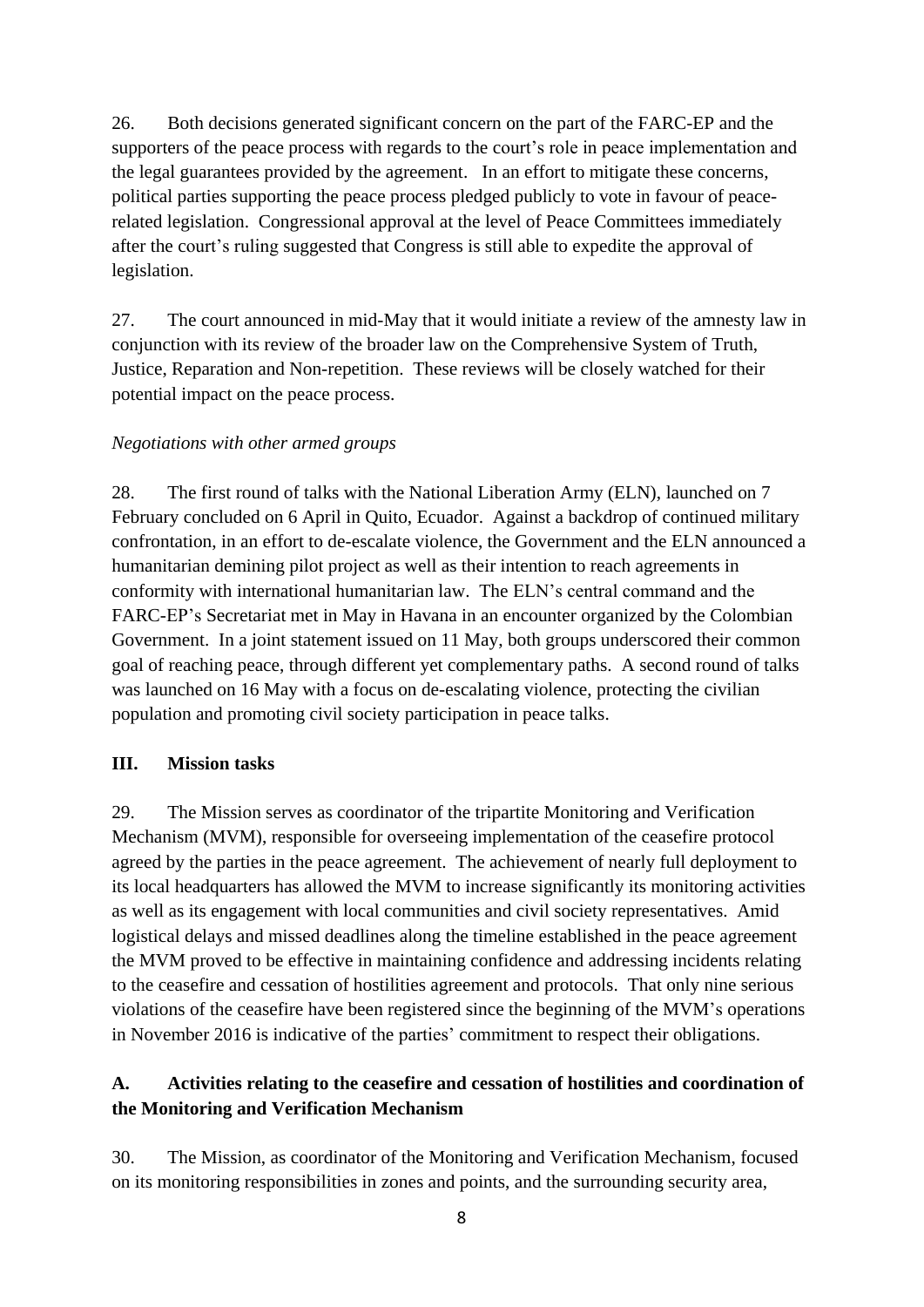where the armed forces are deployed. The parties requested that the MVM assess progress with regard to the establishment of FARC-EP camps, logistical support and the provision of health care. The MVM also supported the start of reintegration activities led by private and public entities in zones and points. Such activities included training provided by the national training service (SENA), issuance of identity documents by the national registry, the census conducted by the National University, and activities undertaken by universities and nongovernmental organizations, among others. The MVM coordinated with the ICRC the movement of children from FARC-EP camps to reintegration centres. These operations are led by the ICRC and the Presidential Advisor on Human Rights. Lastly, the MVM conducted outreach activities with local communities, civil society, local and regional authorities and hosted the visits of international dignitaries.

#### *Verification of incidents*

31. Since the start of its activities, the MVM has received 284 requests for the verification of incidents. Of this total, 83 fell outside of the MVM's mandate. Of the verified incidents, 21 were failures to comply with the ceasefire and cessation of hostilities protocols due to misinterpretation or to a lack of coordination; 30 were minor violations; and nine were grave violations (the incident of 13 November 2016 counts as two violations). Most violations related to movements of FARC-EP members as well as incursions of the public security forces into the security areas of zones and points or irregularities in the security controls to access zones and points. Three serious violations were reported during the period: an overflight of a zone by a government helicopter; a case of attempted sexual abuse of minors by a FARC-EP member in a camp; and the incursion into a zone of a group of four soldiers, armed and in civilian clothes. One of the soldiers was wounded by gunfire from the guards of the FARC-EP camp.

#### *Status of construction of FARC-EP camps in zones and points*

32. In a joint communiqué with the FARC-EP on 26 March, the Government committed to complete infrastructure in zones and points, including FARC-EP camps, by the end of April. However, the construction of infrastructure continued to face significant delays. As of the end May, the MVM had assessed that 20 camps were nearly complete in terms of basic infrastructure. Four camps were more than half-way completed and four were less than halfway completed (there are two camps in one of the zones). Delays were due, among other factors, to adverse weather conditions, delays in payments to contractors, and some roadblocks due to protests in the vicinity of zones and points, which prevented the delivery of construction materials.

#### *Verification of installations housing FARC-EP inmates*

33. The MVM is responsible for verifying the suitability of installations in the zone of La Guajira (Meta Department) before the Government can transfer FARC-EP inmates who have served less than five years of their sentences for grave crimes, and are therefore subjected to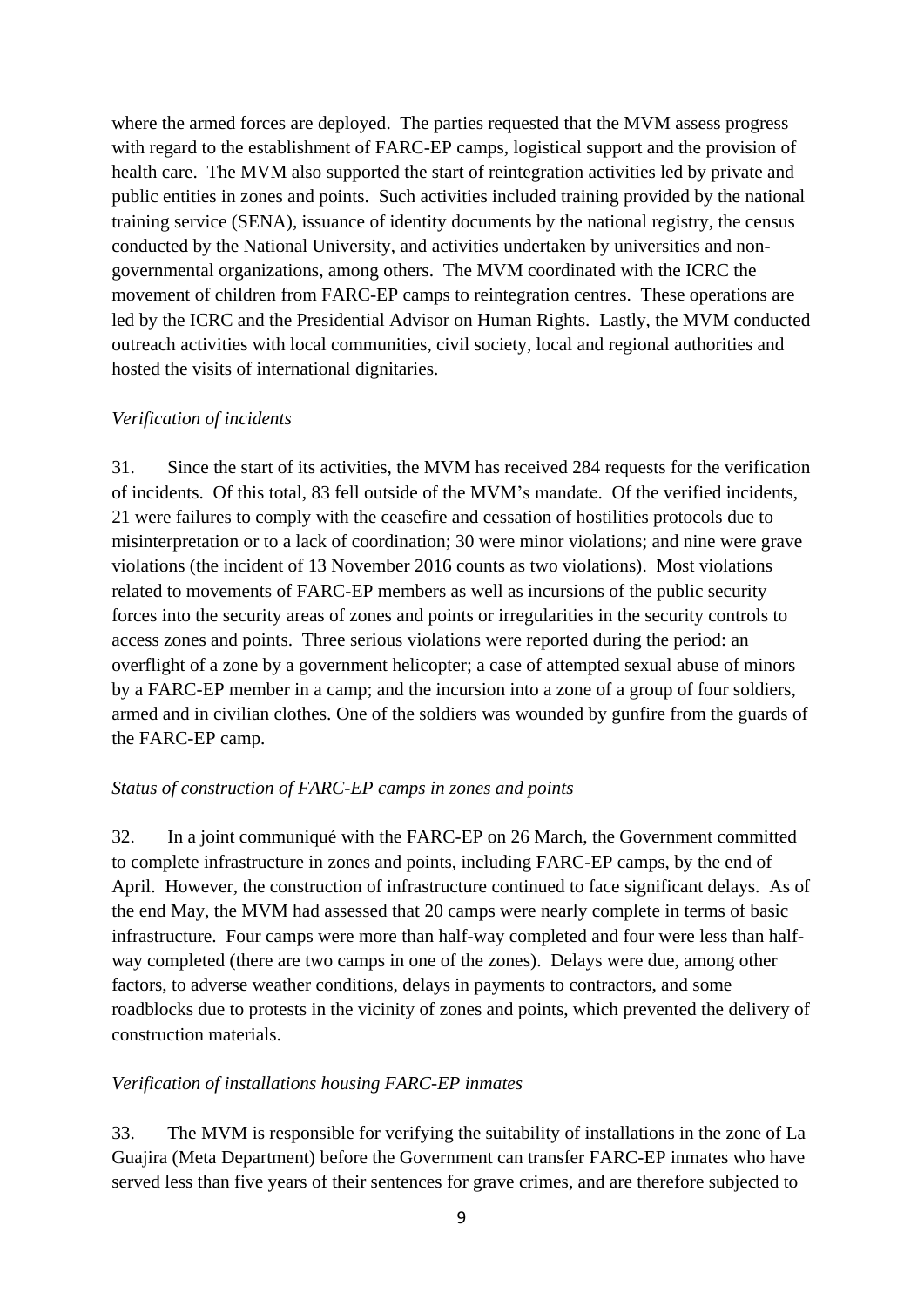the Special Jurisdiction for Peace. An initial certification on 9 March allowed the transfer of the first group of 24 inmates on 24 April. Further transfers of inmates were conducted during the month of May and June. As of 15 June, 229 FARC-EP inmates had been transferred to the zone.

# *Provision of logistics and medical services*

34. The MVM has been monitoring on a weekly basis the provision of supplies to FARC-EP camps (including food, clothing, hygiene kits, welfare equipment and cleaning supplies). Improvements observed during the previous reporting period have been maintained, especially food supplies. Following the parties' joint communiqué on 26 March, there was a notable improvement in the sourcing of food from local suppliers—a recurrent demand of the FARC-EP and communities who see the benefit to the local economy. Although the supply of clothing kits began in May, there have been problems in arranging the reception of deliveries in some areas.

35. Significant problems arose with regard to the water supply at some MVM local headquarters, due to contamination by bacteria and seepage from septic tanks. The Mission has requested the National Institute of Health of Colombia to analyse drinking water in those locations and has requested Fondo Paz (the Colombian Government agency in charge of local contracts) to urgently address the problem. Immediate remedial action was taken through the distribution of bottled water, while structural solutions are expected to be in place by the end of June.

36. There have been cases of malaria and dengue in certain zones among members of the Colombian Armed Forces and FARC-EP, particularly in the zone of Vidrí, Vigía del Fuerte (Antioquia Department) and El Gallo, Tierralta (Córdoba Department). Requests have been made for the supply of medication.

37. In April, the Government deployed medical teams and ambulances to zones and points; these also serve local communities. This has significantly improved living conditions. By 26 May, doctors and nurses had been deployed to all zones and points, ensuring the presence of medical personnel at all locations. Ambulances were deployed to 25 zones and points, with the exception of Vidrí, Vigía del Fuerte (Antioquia Department), and El Gallo, Tierralta (Córdoba Department), which require riverine transport that has been requested but not delivered due to contractual problems. The MVM called on the authorities to expedite the lifting of arrest warrants for FARC-EP members needing to leave zones and points to receive medical care.

38. The MVM, through biweekly public statements, has kept the public informed on progress regarding the Government-provided logistics and medical care as well as on verification of incidents.

# *Security challenges*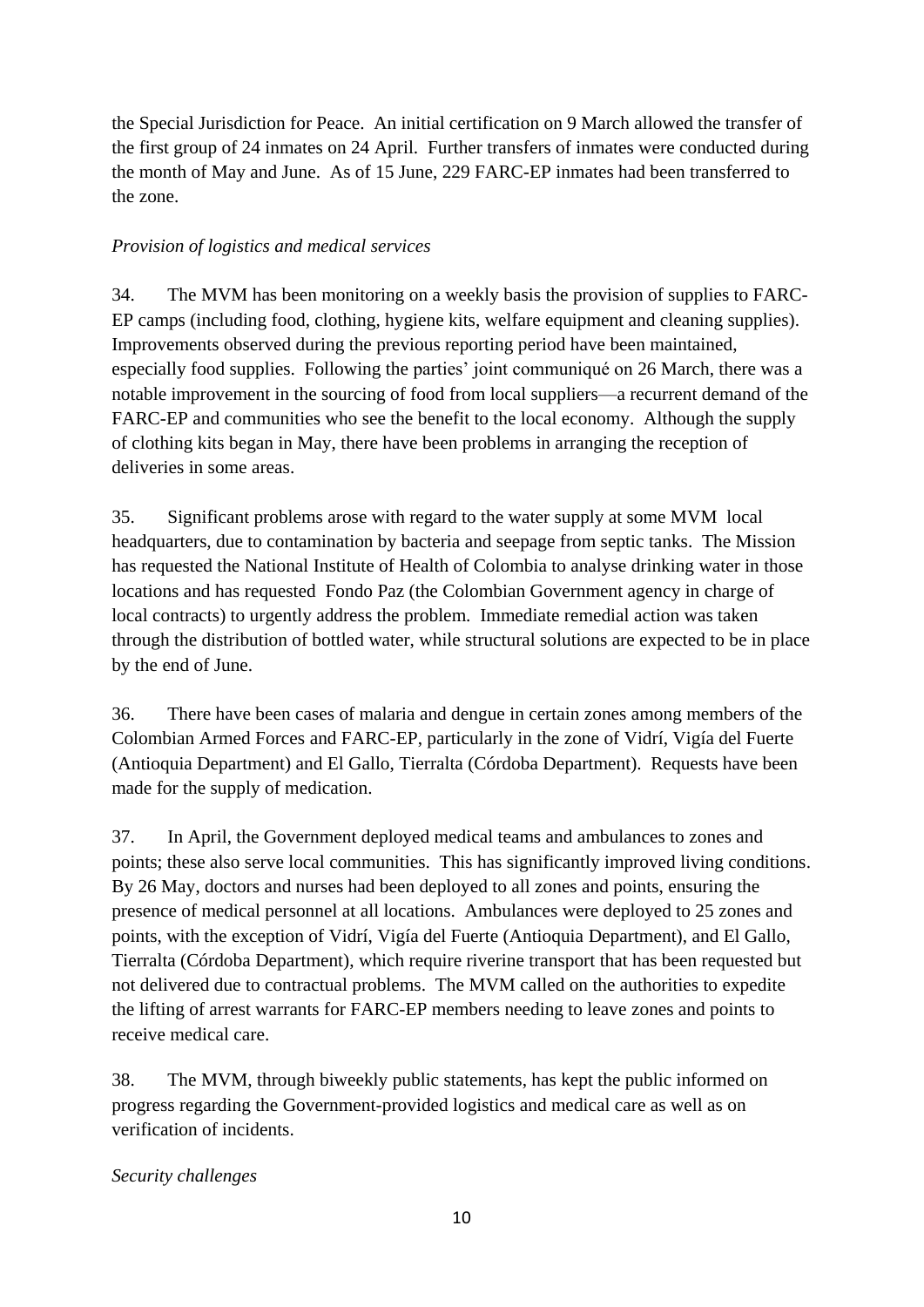39. The work of the MVM continued to be affected by security concerns at the local level. At times, operations had to be suspended in areas such as Caño Indio, Tibú (Norte de Santander Department) due to the actions of armed groups such as the People's Liberation Army (EPL) and the National Liberation Army (ELN). The presence of organized armed groups and actions against them by the public security forces also affected the security context. Operations were suspended intermittently in La Variante, Tumaco (Nariño Department) following demonstrations by coca-growers who set up roadblocks. Similar protests affected activities in other locations. Public security forces discovered and destroyed explosive devices in the vicinity of a number of zones and points. Dissident FARC-EP fronts, particularly in the Departments of Caquetá, Guaviaré and Meta, posed an additional concern for the MVM's operations including the UNCT operations, particularly following the detention of the UNODC personnel by one of the dissident fronts in the Guaviaré region referred to in paragraph 68. While remaining modest in relation to the overall size of the FARC-EP, a steady increase in the number of individual desertions was reported during the period, bringing the total registered by the Mission to 276 since 1 December 2016. In addition, 45 FARC-EP members have been expelled from the group since that date and 45 have engaged in the individual demobilization programme offered by the State.

#### *Liaison and outreach*

40. The communication strategy of the MVM has continued at the local, regional and national levels, providing information on the its activities, supporting visits of international, national and local actors seeking to learn about the ceasefire process, and promoting a better understanding about the peace process more generally. The MVM liaised on a regular basis with civil society actors, particularly with local authorities, governors, local leaders, academics and institutional actors. In addition, the MVM provided information to local communities, NGOs, political groups and other actors on the functioning of the zones and points. The MVM does not restrict access to zones and points, which may be visited by unarmed civilians, provided that meetings are conducted in reception areas and not within FARC-EP camps, as per the peace agreement's protocols.

#### *Engagement with women's groups and gender approach*

41. The Mission continued to engage closely with women's groups to exchange information on the gender dimension of peace implementation and the involvement of such groups in this process. It facilitated their interaction with the Mechanism, including with the participation of female FARC-EP members in meetings. Women's groups also support the Mission in identifying possible situations of gender-based violence and in developing prevention and protection mechanisms.

42. The Mission supported the Mechanism in preparing a tripartite gender directive that highlights the inclusion and participation of women within the MVM. It also defines the tasks to be carried out by the gender focal points at the national, regional and local levels,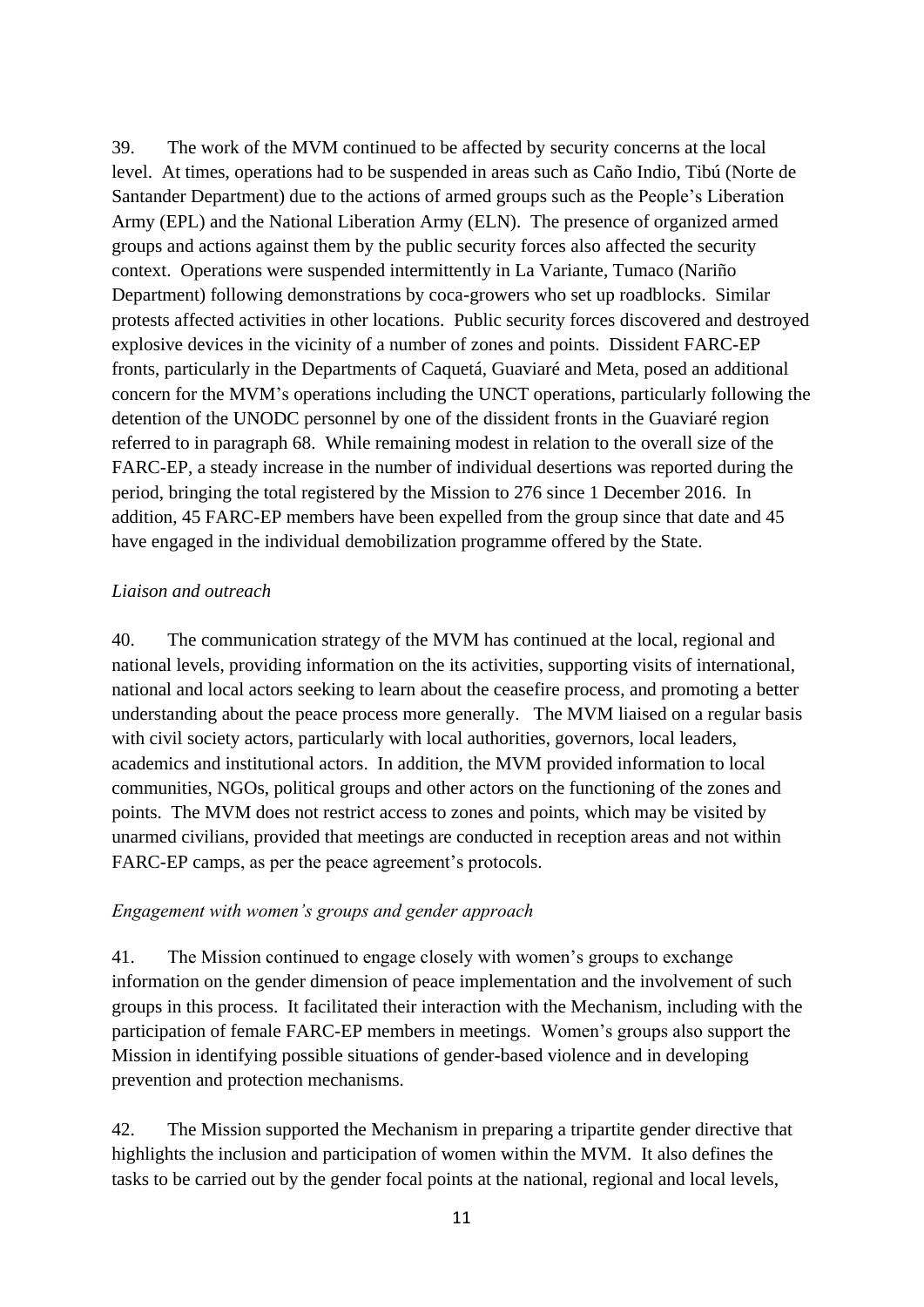including understanding the local context in a gender perspective, receiving complaints on sexual violence, activating protection routes for victims, and capacity building for MVM members.

# **B. Activities related to the laying down of arms**

# *Registration and collection of arms*

43. The peace agreement established an ambitious timeline for the ceasefire and arms laying down process with which the parties have been at pains to comply. Logistical delays and a drawn-out implementation of provisions of the peace agreement resulted in a deferred start to key activities relating to the laydown of arms process. The UN Mission identified and registered 7,132 FARC-EP arms in zones and points from 1 to 25 March and initiated the collection of arms of FARC-EP members serving as observers in the Monitoring and Verification Mechanism. The FARC-EP agreed during the course of the Cartagena CSIVI session of 25-26 March to hand over the arms of its members involved in peace-related activities, numbering about 1,000.

44. The Mission has been ready throughout the period to receive and store the arms of FARC-EP members in zones and points, initially in reinforced metal boxes. As the construction of FARC-EP camps progressed, the Mission installed containers, which, to date, number 44 in 22 zones and points. Four zones and points required the construction of arms storage facilities, as containers could not be transported to those locations.

45. Following the 29 May agreement on the roadmap and in particular the new and compressed timeline for the handover of weapons in FARC-EP camps, the Mission, FARC-EP and the Government carried out intensive preparations for the storage of weapons from combatants in camps and militia members in three stages: 30 per cent on 7 June, 30 per cent on 14 June and the remainder on 20 June. It was agreed that militia members would join zones and points to register and initiate their transition toward legality. Those militias carrying arms would hand over their weapons to the Mission and receive the corresponding certification. The FARC-EP informed the Mission that the arms of most militia members were located in weapons caches.

46. On 16 June the Mission confirmed it had stored 60 percent of the weapons of FARC-EP members in UN containers. On 20 June, it was announced that the final phase involving the handing in of the last tranche of weapons had begun in the zones and points. A ceremony was scheduled for 27 June to mark the historic completion of the process.

# *Certification of the laying down of arms*

47. At the request of the parties, the Mission is providing certificates for individual FARC-EP members who have handed over their arms to facilitate their transition to legality. This is done on the basis of lists of FARC-EP members provided by the Office of the High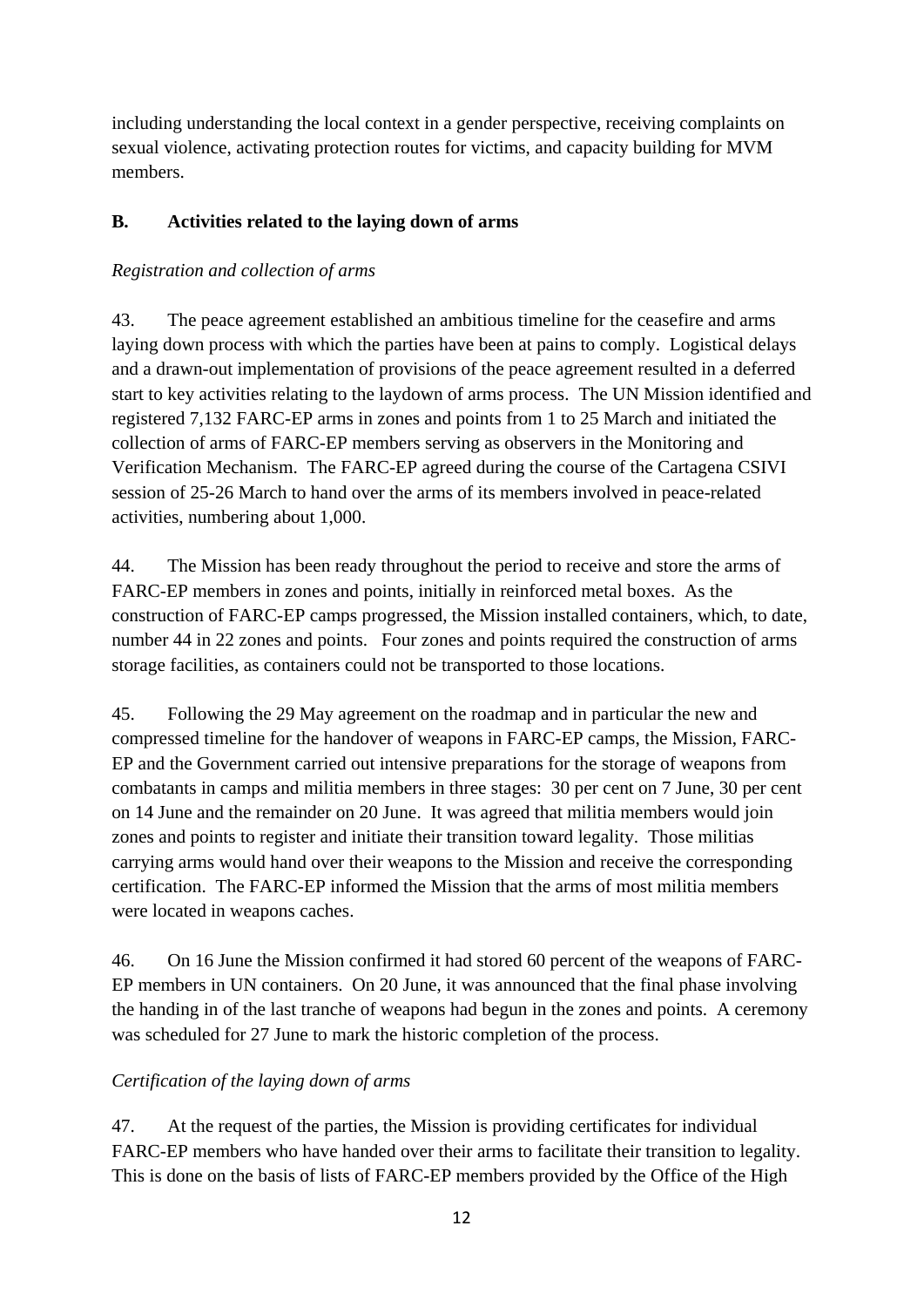Commissioner of Peace. By the end of May, the office had provided the Mission with a list of 6,990 FARC-EP members located in zones and points, FARC-EP Secretariat members, as well as those involved in the Mechanism at regional and national levels. In addition, on 8 June, the Office of the High Commissioner for Peace provided the Mission with a list of 2,800 militia members.

# *Disposal of arms caches*

48. The FARC-EP faced delays in obtaining information regarding the number and location of caches. It was not until late April that the FARC-EP informed that there were 949 arms caches throughout the country. Their large number and remote location posed a significant challenge, as operations to dismantle caches are complex and involve close coordination with the FARC-EP and the Government's public security forces.

49. According to the 29 May roadmap, the United Nations Mission in Colombia is to verify the destruction of arms caches by FARC-EP until 1 September, after which date the Government will assume this responsibility, with the assistance of FARC-EP. Until that time efforts will be made to verify the disposal of as many caches as possible. The Mission is also planning for the neutralization of weapons and their transport out of zones and points.

50. To date, the Mission has conducted six operations to verify the disposal of caches. On the basis of information provided by the FARC-EP, and in coordination with the Government's security forces, the Mission has been planning for 40 more, of which 24 were ready to launch by 12 June, pending only the FARC-EP's confirmation and the logistical and security support of the public security forces. Each operation could cover several caches.

51. Security is a key factor in operations concerning caches, as some are located in areas where armed groups are operating. Logistics and weather conditions can pose an additional challenge, given their remote location and difficult terrain, which often require air transport. UNDSS supports these activities by providing advice through security risk assessments for each area as well as by physical presence during the operations, ensuring compliance with all standard UN security measures.

# **C. Activities related to the liaison and coordination functions**

52. The Mission continued strengthening its working relationships with local government and indigenous authorities, community action boards (*Juntas de Acción Comunal*) and civil society groups at large. It also broadened its engagement with sectors opposed to, or skeptical of, the peace process ensuring frequent briefings on the activities of the Mission and MVM, while collecting their views on the overall mandate. In general, communities continue to perceive the Mission as a stabilizing factor and to support the peace process. However, local frustration is growing with the lack of public economic and social investment. Questions remained over the shape and scope of community-based plans for the reintegration of former combatants into communities.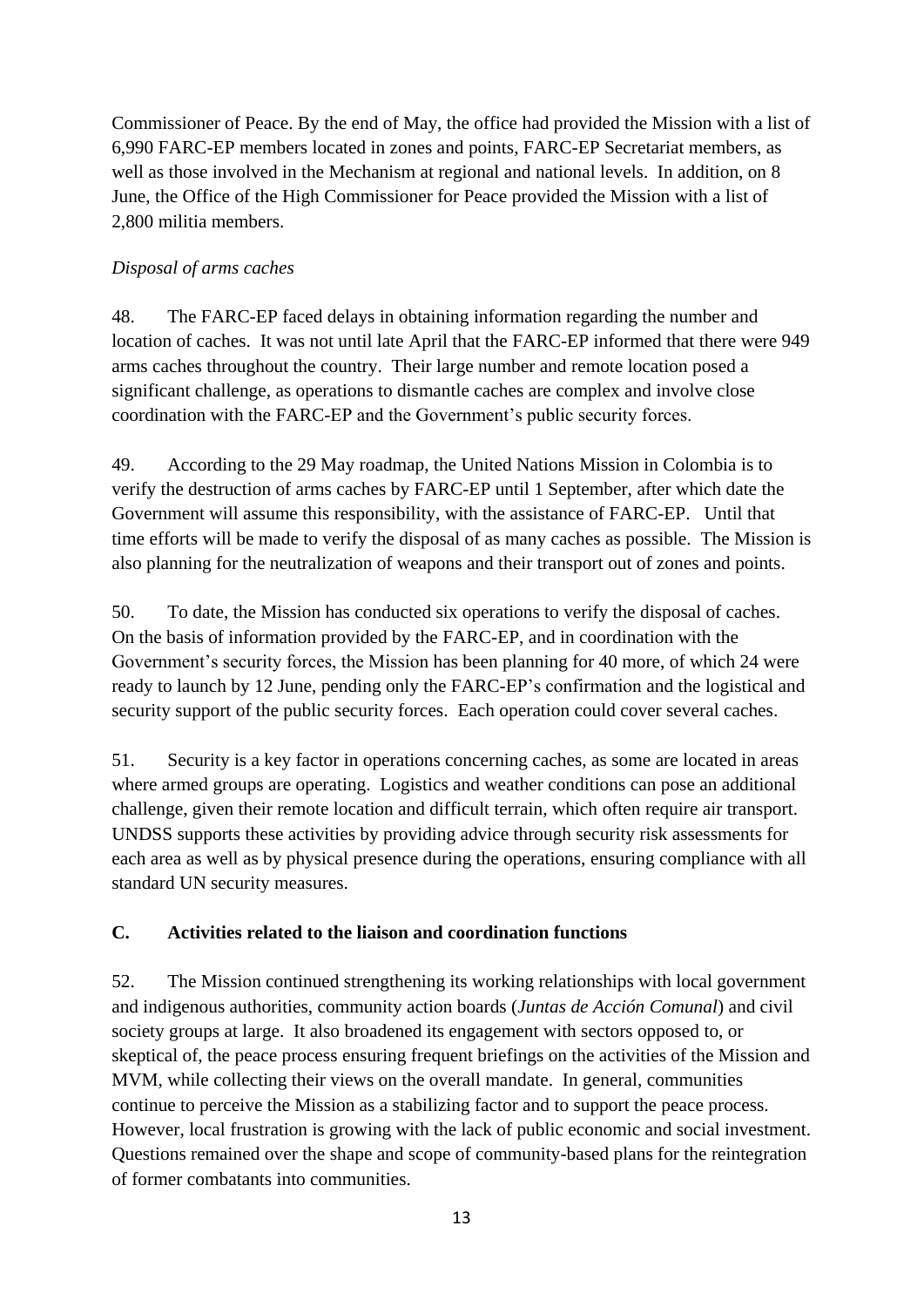53. At the national level, the Mission has sought to enhance engagement with a broad array of actors—among them political and social leaders, private sector representatives, parliamentarians, religious organizations and think tanks—in addition to regular meetings with civil society organizations, including ethnic and women's groups.

54. The Mission remained closely engaged with women's groups to exchange information on the gender dimension of peace implementation and the involvement of women's groups in this process.

55. Cooperation with agencies, funds and programmes of the United Nations Country Team has continued not only at national but also local levels through the local coordination teams. The Mission has benefited from the analysis of specialized agencies in relation to thematic aspects of the peace agreement and the stabilization activities of the United Nations Country Team at the local level. United Nations system partners have continued to support the Mission in ongoing training for staff.

56. As noted in my last report, the Mission has cooperated with the UN Country Team and the Colombian Agency for Territorial Renovation in participatory community assessments to inform the design of development projects in areas surrounding zones and points. Close to US \$13 million of ongoing programing from UN system and its partners have been re-programmed to support collective reparation to victims, protection and prevention of recruitment by armed groups, support to small-scale economic initiatives, and support to women affected by gender-based violence, among others in municipalities hosting zones and points. Other requests for funding are being discussed with the UN Multi-Partner Trust Fund (MPTF) and the UN Peacebuilding Fund. The above-mentioned assessments are part of the rapid-response efforts provided in the Government's stabilization plan, which includes investments in small infrastructure projects, road improvements and crop substitution. Rapid implementation of these projects is desirable.

# **IV. Mission set-up and structures**

57. The Mission achieved full operational capacity during the reporting period, both at its national headquarters in Bogotá and in the eight regional offices and one sub-regional office. The Medellín regional office operated from temporary premises until 28 April.

# **A. International observers**

58. As of 12 June, the Mission has deployed 448 international observers from 19 countries, under its authorized ceiling of 450, 58 of whom (or 13 per cent) are women.

59. During the reporting period, the local headquarters of the MVM were expanded, allowing for progress in the deployment of the full personnel capacity of UN observers. As of 17 May, the Monitoring and Verification Mechanism operates from local headquarters in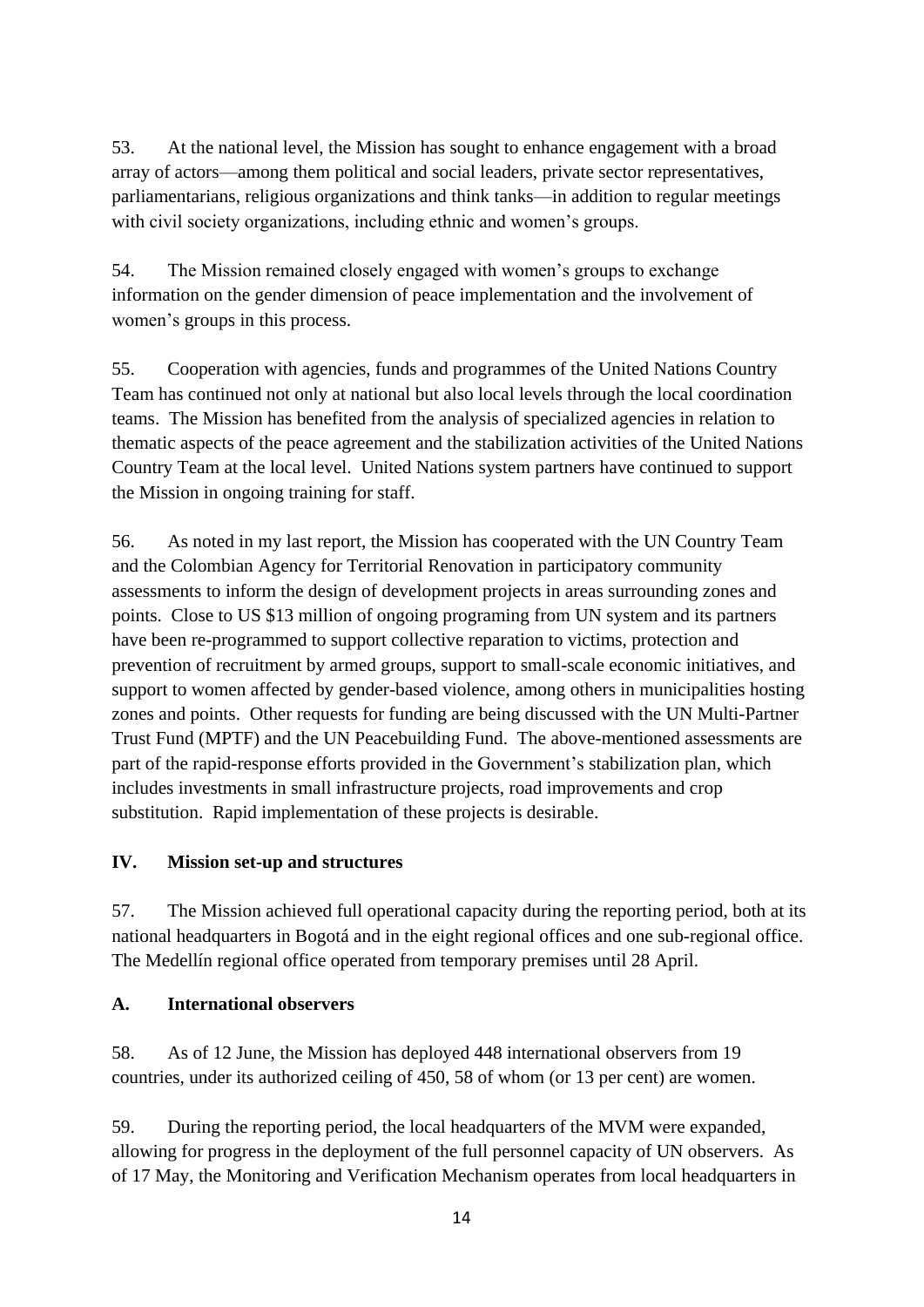each of the 26 zones and points. The last three local headquarters to be established were set up in mid-May in Agua Bonita, Montañita (Caquetá Department); Caño Indio, Tibú (Norte de Santander Department); and El Gallo, Tierra Alta (Córdoba Department). The Government and FARC-EP components have yet to deploy some 30 per cent of their respective personnel, pending completion of the expansion of local headquarters capacity.

#### **B. Coordination and substantive**

60. The Mission continued to deploy substantive section observers to local sites, with a major push taking place during this period due to advances in the expansion and facilities of local headquarters. Eighty-two per cent of substantive-section staff in the Mission is now operating at their designated locations and as part of local tripartite teams. Efforts to deploy the remaining substantive staff to the field are ongoing, and depend on security conditions in some locations and outstanding logistical requirements. The Mission undertook a determined effort to recruit women to fill substantive-section positions to be deployed to local sites, as a means to promote gender balance among observers. Of the 23 professional posts at the local level and 49 United Nations Volunteers currently onboard, 50 are women (69 per cent) and all local substantive teams of three have been carefully assigned to ensure that they include two female and one male staff.

# **C. Mission support**

61. In light of the support originally envisaged to be provided by the Government of Colombia, the mission support structure was based on the principles of a light footprint, outsourcing, and leveraging existing capacities of a regional mission for administrative support. The Mission is working to finalize a number of Letters of Assist and Memorandums of Understanding with the Government of Colombia to operationalize the necessary support for the Mission and the MVM specifically, and including an agreement on cost-sharing as authorized by S/RES/2307 (2016).

62. The Mission has recruited a total of 108 international civilian staff, or 92 per cent of the authorized staffing table, 65 national staff out of an authorized ceiling of 100, and 53 UN Volunteers, equivalent to 89 per cent of the authorized strength. As of May 2017, 48.2 per cent of the United Nations Mission in Colombia civilian staff were women.

63. A mission support plan was developed to facilitate the deployment and maintenance of the Mission as well as the tripartite Monitoring and Verification Mechanism by ensuring smooth and uninterrupted logistics and administrative support to international observers and staff in all eight regional offices and 26 zones and points. The support includes follow up to the timely implementation of contractual arrangements entered into by Fondo Paz and the coordination of logistics resupply movements.

64. The Bogotá Headquarters, the eight regional offices, and the 26 zones and points were provided with internet connectivity and communications infrastructure within two months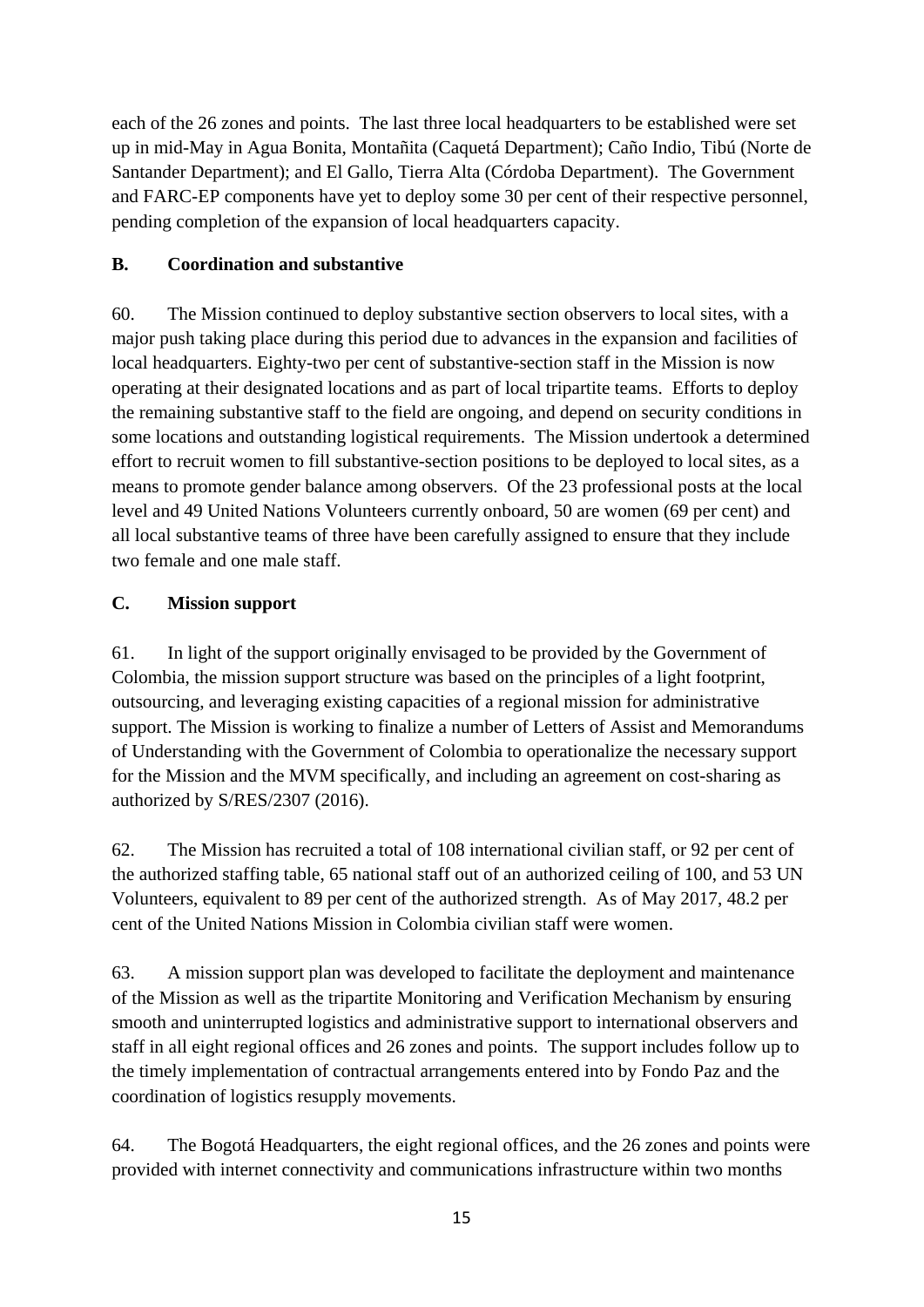following the Government's request, dated 19 January 2017, that the Mission take full responsibility for the provision of these services to all components of the Monitoring and Verification Mechanism. The Mission has put in place contractual arrangements to provide sufficient internet and telephone connectivity to ensure minimum operating security standard compliant operations in the zones and points, as well as portable equipment for internet, radio, telephone and GPS support to teams deployed to carry out arms cache operations.

65. The Mission has concluded a Letter of Assist with the Government of Colombia for the provision of medical services Mission-wide to all personnel, as appropriate, including the deployment of combat nurses, ambulances, medical kits, pharmaceuticals and evacuation capacity.

66. The two helicopters that were deployed to the mission area for operational support undertook regular and special flights, logistics supply flights and related movements. This capability will continue to be essential particularly given the requirements for the Mission to transport stored weapons and ammunition from the zones and points to more central locations, to deploy personnel to remote areas to recover material from arms caches, and in general, to support priority tasks related to the second mandate.

# **D. Safety and security of United Nations personnel**

67. The Government of Colombia, specifically the National Police, continues to provide security to the Monitoring and Verification Mechanism and the Mission. The Department of Safety and Security (UNDSS) provides ongoing leadership and operational support and advice on the policies and procedures of the United Nations security management system, in close cooperation and liaison with the Colombian authorities.

68. On 3 May, members of a dissident FARC-EP front detained a UNODC employee who was conducting activities in the municipality of Miraflores (Guaviare department). Despite initial indications that the UNODC employee would be released, he remains retained. A UN Hostage Incident Management team was immediately established under the overall leadership of the Designated Official for Colombia. In light of security concerns, nonessential, unescorted missions in areas of Antioquia, Cauca, Chocó, Guaviare and Meta departments were suspended. This first hostage-taking of UN personnel in the country has altered the threat environment for UN operations in the foreseeable future.

69. The security risk assessment developed for the Mission predicts that residual risk levels in relation to most identified threats (kidnapping, attack by spoilers, crossfire and violent demonstrations) vary between low and substantial. From a security management perspective, the activities planned for the Mission are viable insofar as the relevant risk management measures are fully implemented. The threat of landmines continues to pose considerable risk in some areas.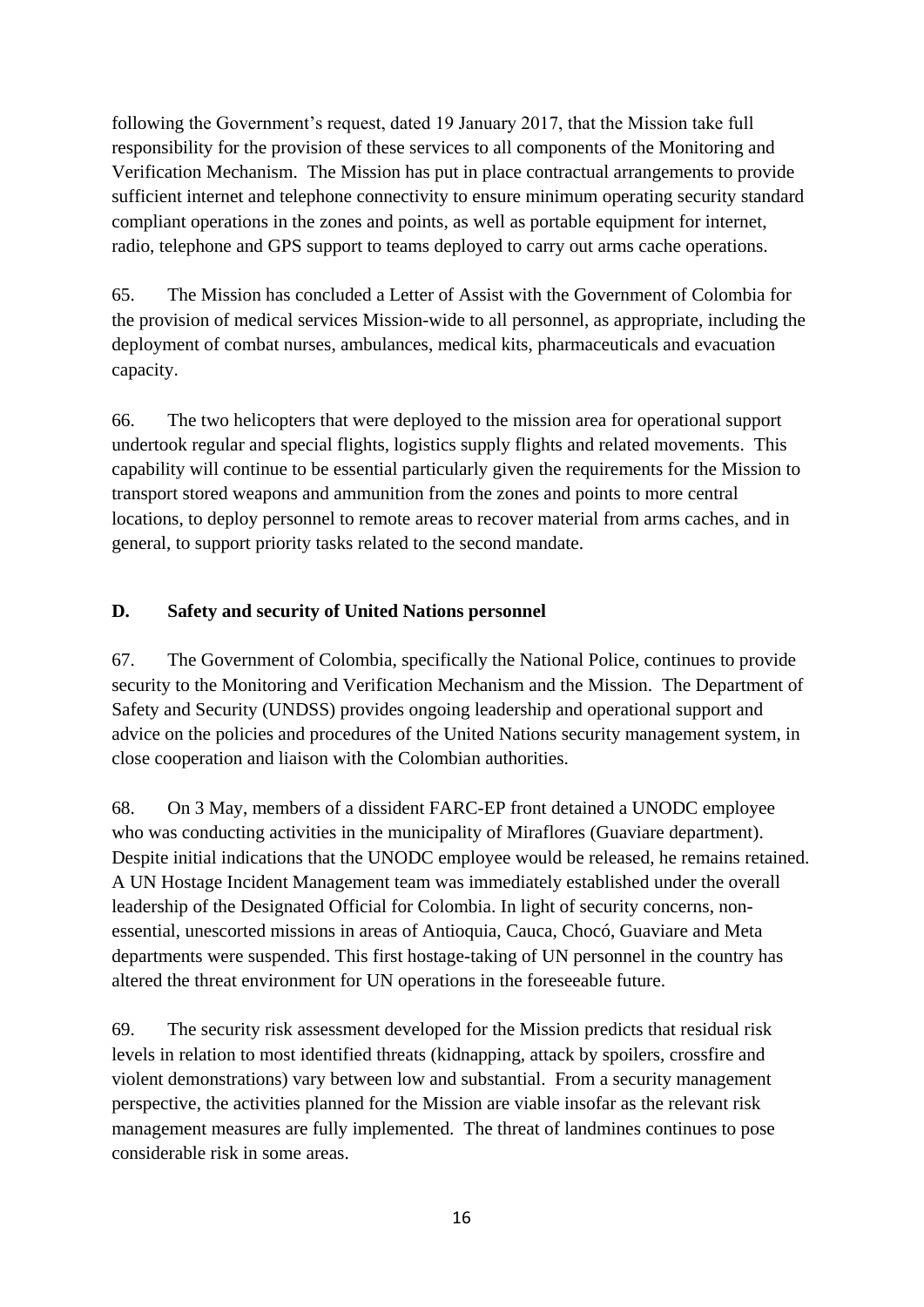#### **E. Conduct and discipline**

70. Efforts continued to ensure that the behaviour of United Nations personnel abides by UN rules and regulations as well as Colombian law, with a particular focus on the prevention of sexual exploitation and abuse. The Mission issued a directive on conduct and discipline that outlines the expectations, procedural aspects and consequences of misconduct. In addition, the Mission disseminated guidelines that specifically prohibit any relation other than professional of Mission staff with the members of the Monitoring and Verification Mechanism as well as with local communities, particularly in the context of the 26 local headquarters in zones and points. The Conduct and Discipline Office conducted induction training for new staff as well as regular presentations in regional offices and monthly conferences for Heads of Offices, civilian staff and observers, in Bogotá. Furthermore, the Conduct and Discipline Office in cooperation with the Mission's Public Information Office included a link in the Mission's webpage providing information on United Nations standards of conduct and reporting mechanisms.

71. During the reporting period, two allegations of sexual exploitation and abuse were reported to the Mission. Investigations and the need for further actions for both allegations are under review by UN Headquarters.

#### **V. Request for the establishment of a second mission and recommendations**

72. The peace agreement provided for a second United Nations Mission to be established upon completion of the mandate of the current Mission, to focus on the reintegration of FARC-EP and the implementation of personal and collective security and protection measures. As part of the 29 May roadmap, the parties agreed to request that the envisioned verification tasks of the second mandate be brought forward to coincide with the start of reintegration activities in July of this year. In keeping with this agreement, President Juan Manuel Santos, in a letter dated 5 June addressed to the President of the Security Council and to me, requested the establishment of the second mission before 10 July 2017. Subsequently, on 9 June, the President of the Council asked me to provide the Council with initial recommendations on how such a request could be met.

73. In his letter, President Santos indicated that, in accordance with paragraph 6.3.3 of the peace agreement, the second mission would verify the political and socio-economic reintegration of the FARC-EP; the implementation of personal and collective security and protection measures; and the implementation of security and protection programmes for communities and organizations in conflict-affected areas. The 29 May roadmap provides for the start of preparations for the reintegration process on 1 June. It also provides that by 1 August, the local zones and points would convert into Territorial Spaces for Training and Reintegration. Furthermore, it states that the first United Nations Mission will continue until the end of its mandate on 26 September. Its tasks, according to revised timelines in the roadmap, include the verification of the laying down of individual arms by 20 June and of the disposal of arms caches until 1 September.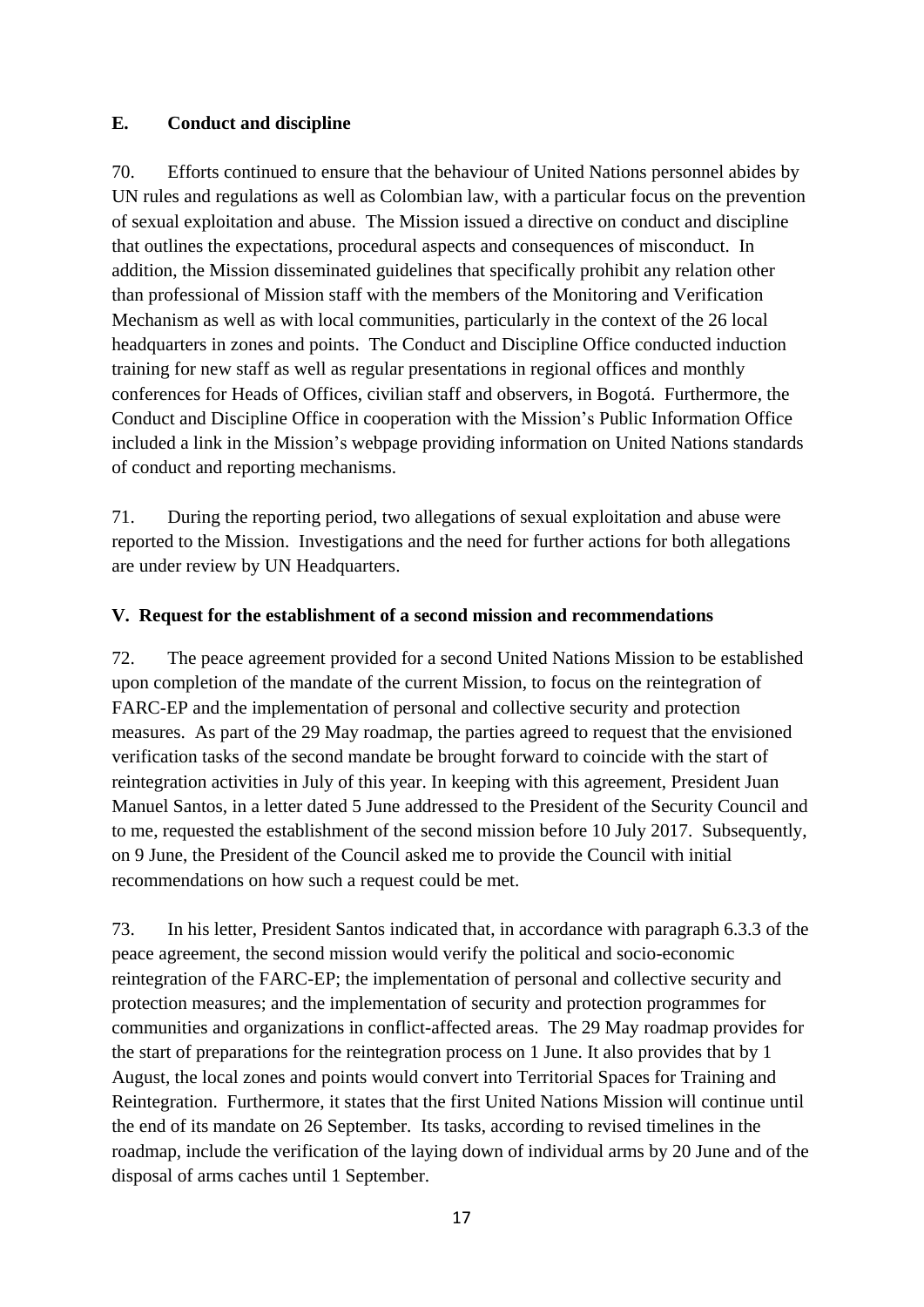74. Successful implementation of the reintegration phase will be crucial to consolidate peace in Colombia. The second Mission can be an important factor to build trust in the process and support the parties in their efforts to meet their mutual commitments. I therefore recommend that the Security Council consider the request favourably. In order to respond to the expectations of the parties, and taking into account both the remaining responsibilities for the completion of the current mandate and the existing capacities of the Mission on the ground, I wish to inform the Council of the following:

(a) Until such time as the second Mission can be fully established upon completion of the current mandate on 26 September, the current Mission is in a position, if so authorized by the Council, to initiate some tasks of the second mandate on a provisional basis, in order to satisfy the request of the parties to move forward the verification tasks to coincide with the start of the reintegration process. The Mission can do so, within available resources and from its current eight regional and 26 local headquarters, pending further assessment to determine the requirements for full implementation.

(b) The initial verification of aspects related to the socio-economic and political reintegration of FARC-EP members can be undertaken by United Nations Mission personnel currently in place who have already been monitoring a number of activities other than the ceasefire and the laying down of weapons, such as camp construction and the provision of logistical support and healthcare to FARC-EP.

(c) With regard to security guarantees for FARC-EP members following the laying down of weapons, and more broadly for communities in the areas most affected by the conflict, the geographical scope of verification is larger than the current zones and points where the FARC-EP members are assembled. Such verification will involve observing the security situation in conflict areas, and sharing information and recommendations with competent bodies. Initial verification in this case will require the reassignment of some local headquarters personnel. The Mission has determined that, if authorized by the Security Council, it is in a position to assign a small number of local headquarters staff to the verification of security guarantees in July. After 1 August, given that the transition of the zones and points to Territorial Spaces for Training and Reintegration will reduce the extent of verification tasks required under the current mandate, the Mission would be able to allocate additional resources to the verification of security guarantees.

(d) Our ability to meet the request of the parties would be facilitated should the Council authorize preparations for the second mission to be initiated immediately, as it did in paragraph 3 of resolution 2261 (2016) in relation to the current Mission. With this authority, I would undertake an integrated planning process for the second mission and report back to the Security Council by August, informed by practical experience on the ground, and including detailed proposals regarding the Mission's functions, size, structure and operational aspects.

# **VI. Observations**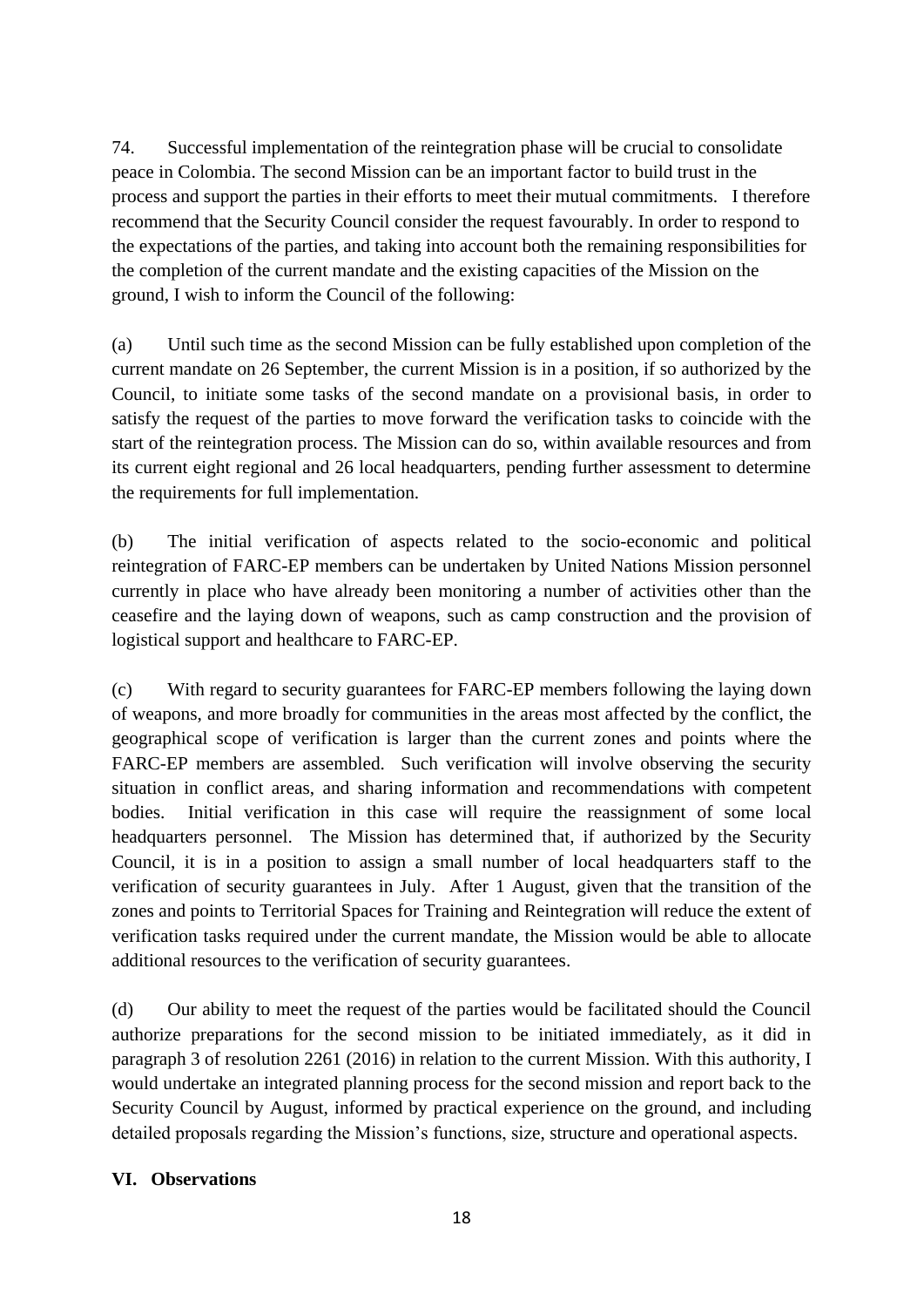75. Colombia's peace process has taken important strides forward on the strength of the will of the parties to implement the peace agreement, and the support of many in Colombian society who share their determination. After waging armed struggle against the Colombian State for more than five decades, the FARC-EP is honouring its commitment under the peace agreement to lay down its arms. This is a historic achievement that is not diminished because of temporary delays in the finalization of the laying down of arms process. I commend the parties for their determination to persevere in the implementation of the terms of the peace agreement in the face of obstacles over the past months and am confident that they will complete the process and abide by their commitments.

76. For now, it is particularly important that the parties continue to work together to carry over the momentum in two key areas: completing the process of laying down of arms and initiating on solid grounds the reintegration phase. This will require thorough implementation of the 29 May roadmap, which envisages that the arms laydown process is accompanied by a correspondent delivery on the part of state authorities of the necessary legal, security and socioeconomic guarantees provided for under the peace agreement.

77. As the arms laying down phase comes to an end, the reintegration of the FARC-EP into society faces particular complexities. The presence of illegal economies, the risks posed by groups that lay outside the peace process, violence against social leaders and recent killings of FARC-EP members and their families all underscore the delicate nature of the process ahead. In this context, there have been welcome acknowledgements of the need to address security concerns that have emerged with force even before the completion of the laying down of arms. There could be no greater message of reassurance to former combatants and communities at large than an effective effort by the Government with respect to its security commitments. The parties' request for the United Nations to initiate without delay the verification of the economic, social and political reincorporation of the FARC-EP as well as security guarantees for its members and community leaders, is a sign of the determination to address the challenges ahead.

78. I continue to be concerned about the levels of polarization around the implementation of the peace agreement, which risks increasing in the context of the coming electoral period. The laying down of arms sends a clear signal of the intention of the parties to comply with the commitments they made to the Colombian people and the international community in the peace agreement they signed in November of last year. Adherence to the ceasefire has saved many lives. I share the hope that, as the peace process delivers concrete dividends on the ground, its benefits will be appreciated by a population that universally expresses a desire for peace. Rather than being a divisive issue, peace can and must become a unifying national objective.

79. The period ahead will also demand a unified effort by all in the international community, the United Nations included, who have been invited to play a supporting role in the verification or the implementation of the peace agreement. The role of the guarantors,